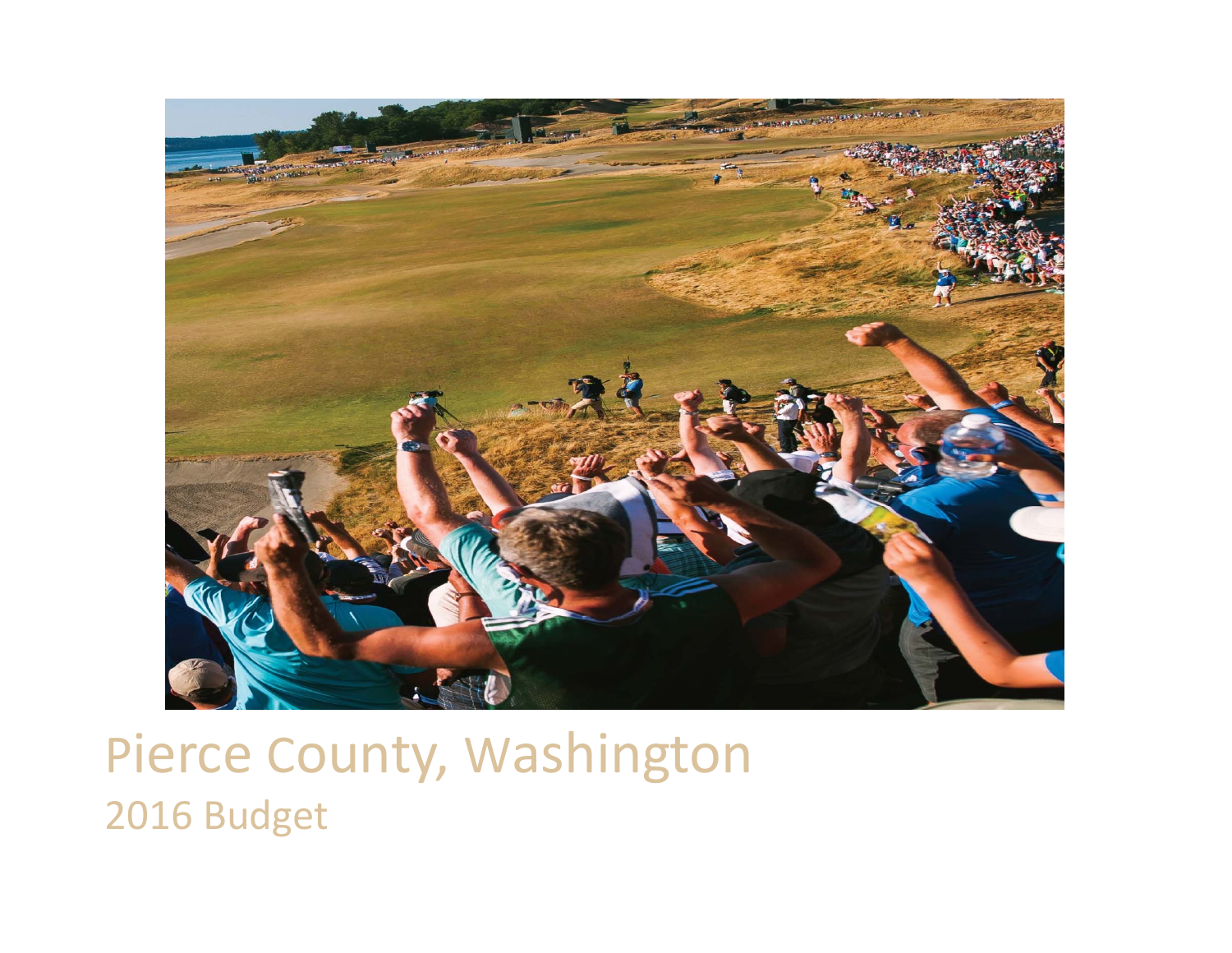# **2016 BUDGET**

Gary Robinson Pierce County Budget and Finance Department

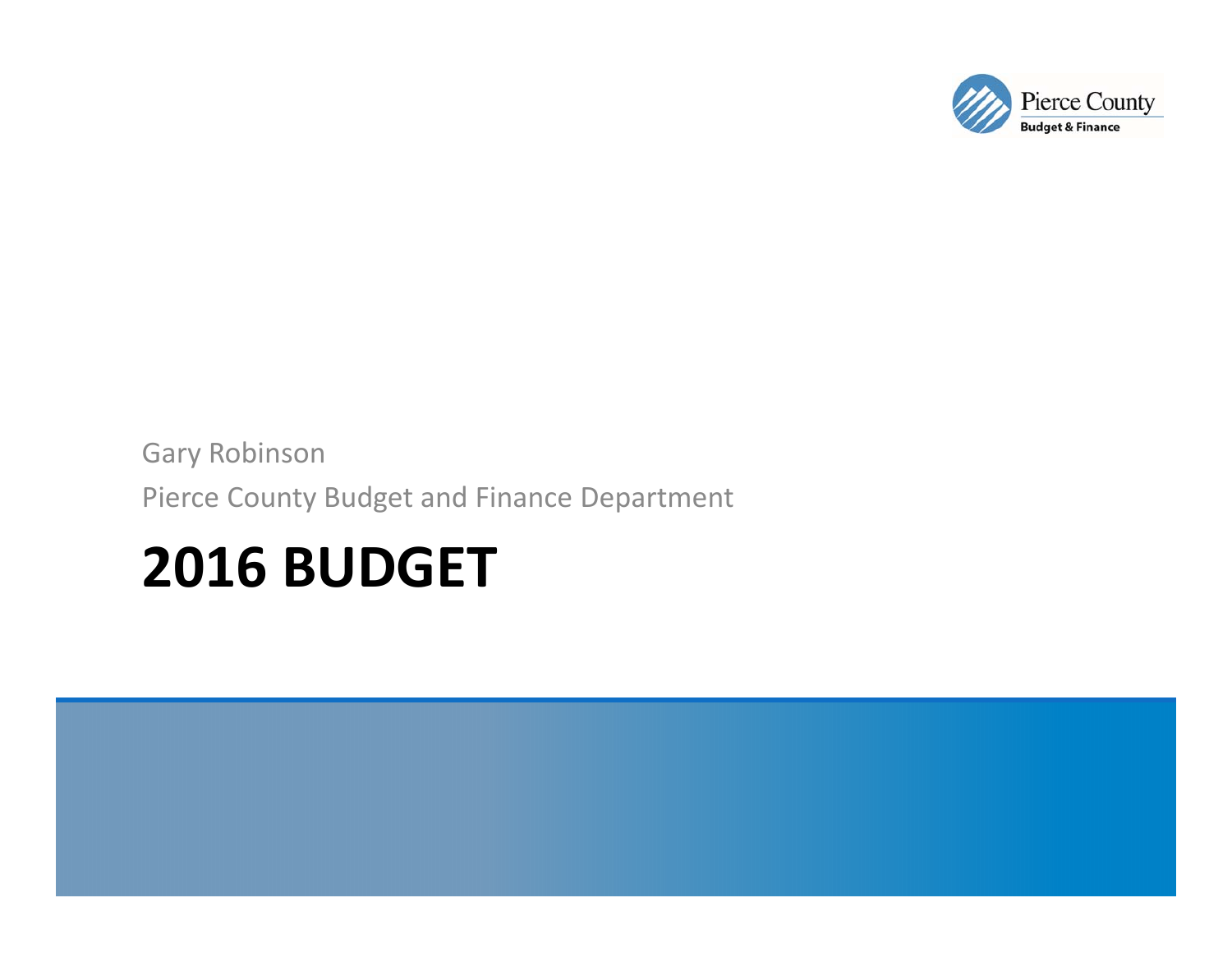#### Pierce County **Budget & Finance**

# **Agenda**

- Budget Development
- General Fund Budget
- Total County Budget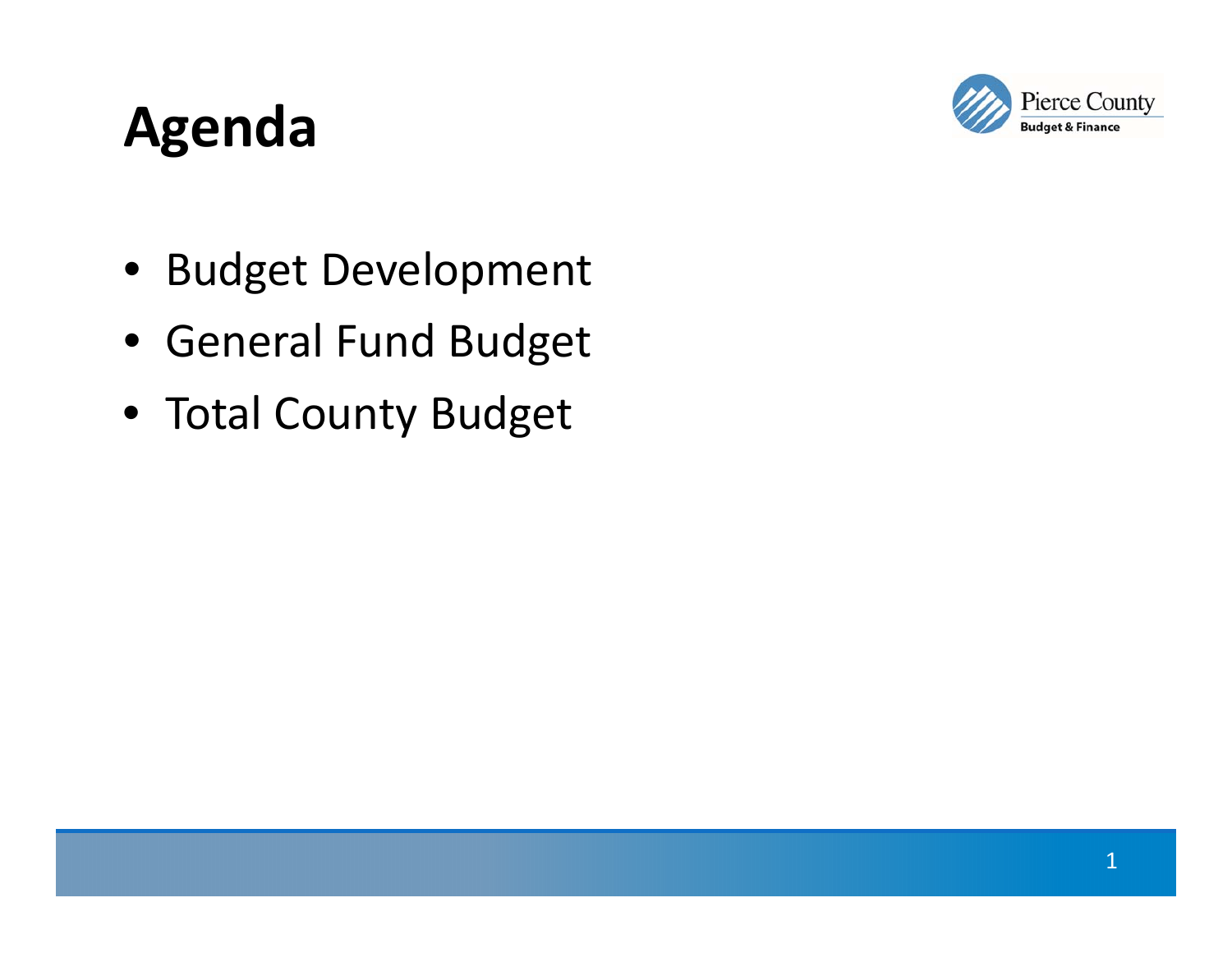### **Vision, Mission, Values, Strategic Perspectives, and Performance Measures**



**Vision –** A livable Pierce County where people choose to live, work, and play.

**Mission –** Pierce County delivers essential, customer‐focused government services with innovation and passion.

#### **Values**

- 1. Innovation Thinking outside the box; trying better ways to accomplish <sup>a</sup> goal.
- 2. Integrity Open, ethical, honest, and fair in all we do and words and deeds match up.
- 3. Public Service Focus on providing customer service and action as good stewards of public resources.
- 4. Respect Show regard or consideration for someone's rights or opinion, <sup>a</sup> variety of cultures/lifestyles.
- 5. Teamwork Cooperative effort by <sup>a</sup> group or team.

#### **Strategic Perspectives**

- **1. Public Service** Understand our customers' and stakeholders' needs and expectations and enthusiastically deliver essential County services.
	- •*Strategic Objective*: Increase Customer Satisfaction
	- •*Strategic Objective:* Increase Partnerships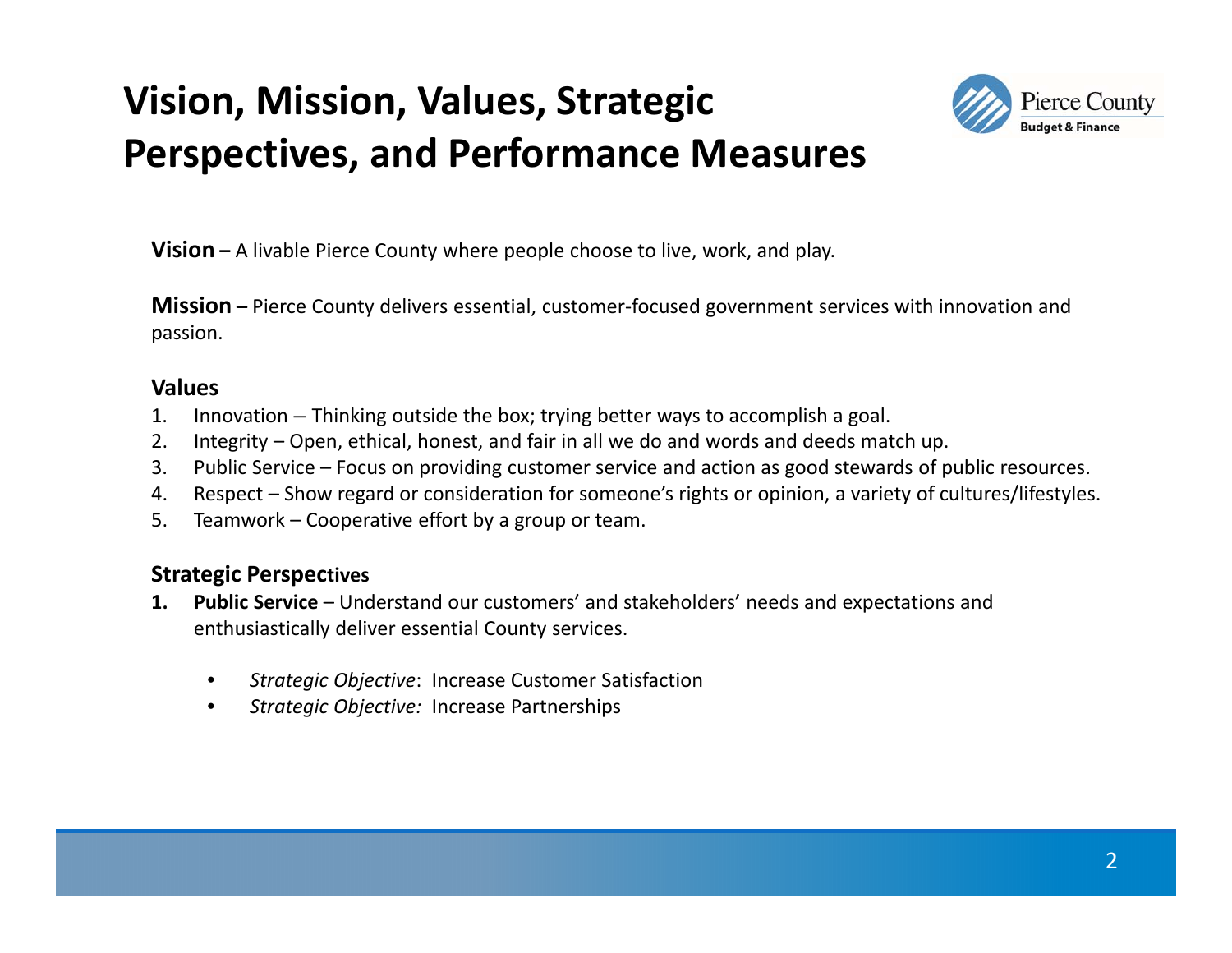## **Vision, Mission, Values, Strategic Perspectives, and Performance Measures**



- •*Strategic Objective:* Improve Resource Allocation Decisions
- •*Strategic Objective*: Leverage Resources to Increase Capacity
- **3. Service Delivery** Identify and optimize processes, tools, and teams to deliver high quality and efficient services.
	- •*Strategic Objective:* Improve Strategic Planning
	- •*Strategic Objective*: Improve Service Delivery
	- •*Strategic Objective*: Increase Use of Tools
- **4. Organizational Capacity** Attract, deploy, develop, retain, and equip <sup>a</sup> diverse and talented workforce to continually deliver innovative and responsive services.
	- •*Strategic Objective*: Increase Workforce Knowledge
	- •*Strategic Objective:* Strengthen Workforce Safety and Wellness Programs

**Pierce County Budget & Finance**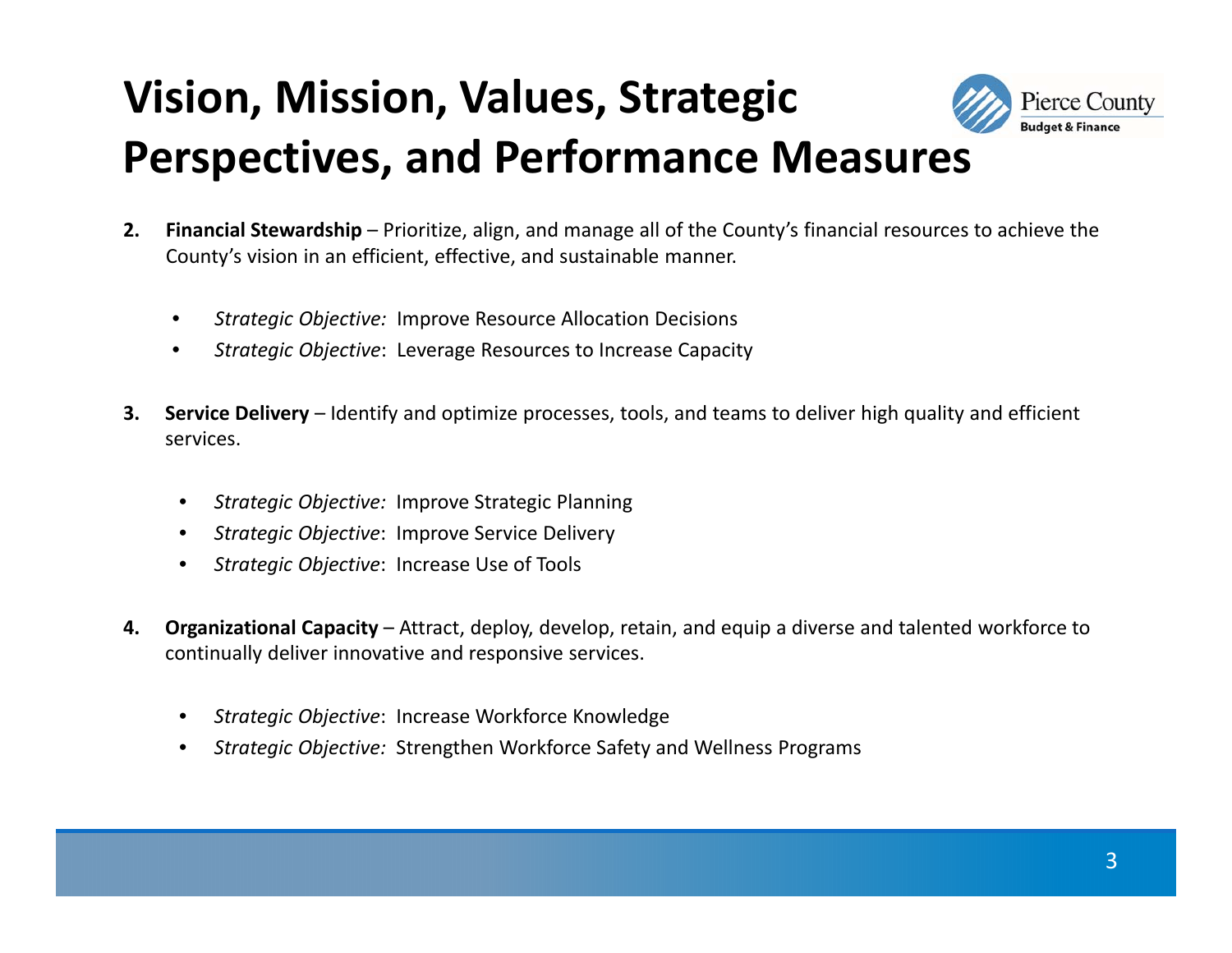### **Vision, Mission, Values, Strategic Perspectives, and Performance Measures**



- **Performance Measures** : Develop performance measures for each department or fund as appropriate. These measures are specific and quantifiable statements of what major items will be accomplished in this fiscal year and are listed in each section of the 2015 budget document.
- **County Balanced Scorecard:** In 2013, the County began developing an online reporting tool to report department performance measures, including how these measures reflect the County Executive's Strategic Objectives. The online system provides users with information about how <sup>a</sup> department is performing in relation to the County Executives' strategic objectives and measure progress towards achieving <sup>a</sup> department's performance targets.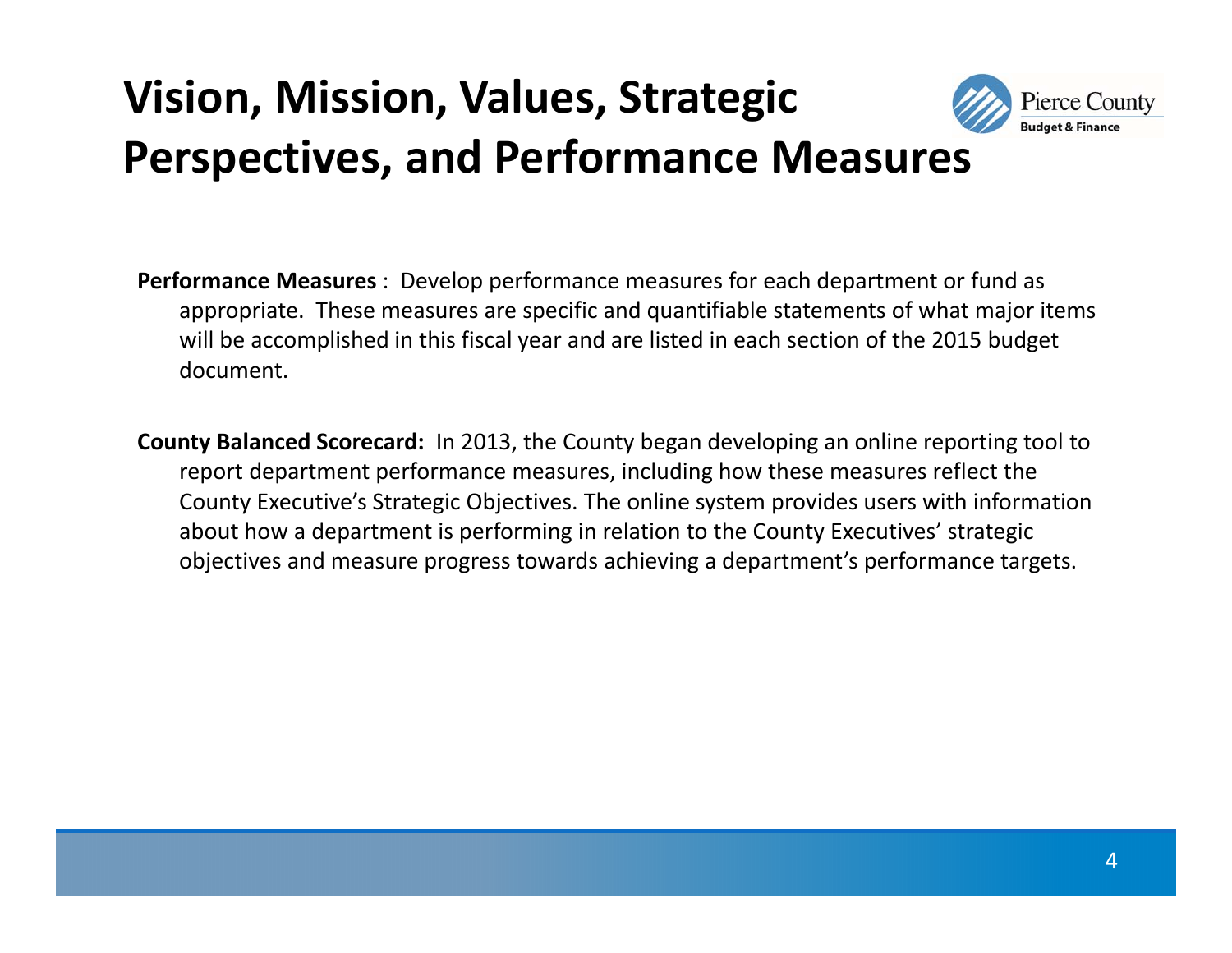### **2016 Highlights**



#### •**Public Safety/Legal & Judicial**

- Continues the contract with the City of Tacoma for correctional services.
- Continues funding for the pre‐trial services program.
- Supports South Sound 911 dispatch services.
- Provides funding to meet State Supreme Court defense caseload standards.
- Provides funding for Property Crimes Unit.

#### •**Support for Economic Growth**

- Funding to foster growth of aerospace and agricultural sectors.
- Resources to support building permit applications.
- Complete sewer treatment plant expansion.
- • **Mental Illness**
	- Continues four new positions created in the 2015 budget spread among District Court, Juvenile Court, and the Community Connections Department to assist people with mental illness and chemical dependency conditions.
		- Two mental health probation officers in District Court to help offenders with mental illness re‐enter the community.
		- One juvenile probation counselor to respond to the increasing number of youths with mental health issues.
		- Funding to provide <sup>a</sup> behavioral health assessment in 2016.

#### •**Other Areas**

- Funding for property abatement.
- Fulfill surface water management responsibilities.
- Address cyber security threats.
- Increase in resources provided for parks to meet increased use of the facilities.
- Extend Foothills Trail.
- 1.6 percent COLA.
- Limited growth in the number of County staff positions, and no general tax increases.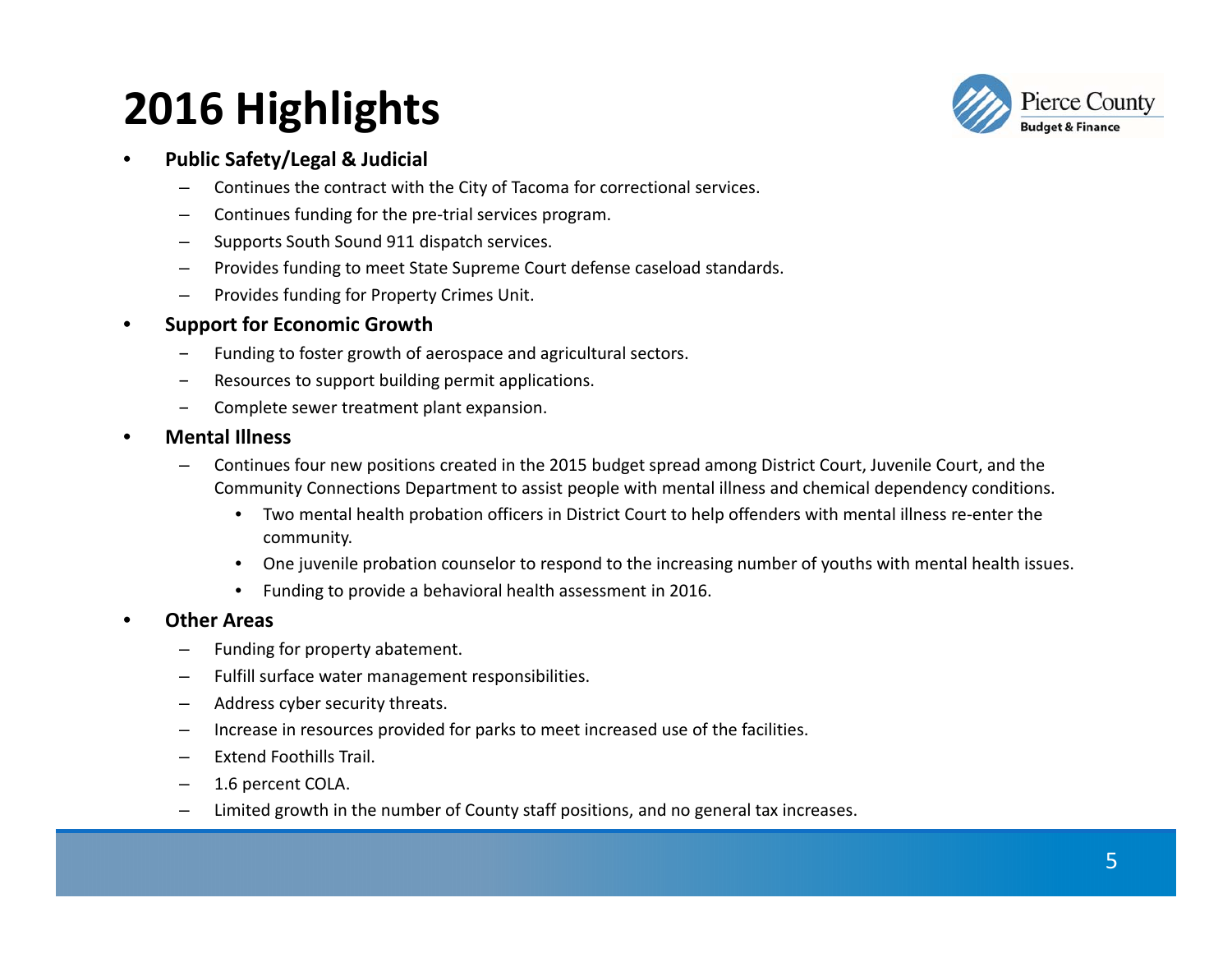

## **General Fund Budget**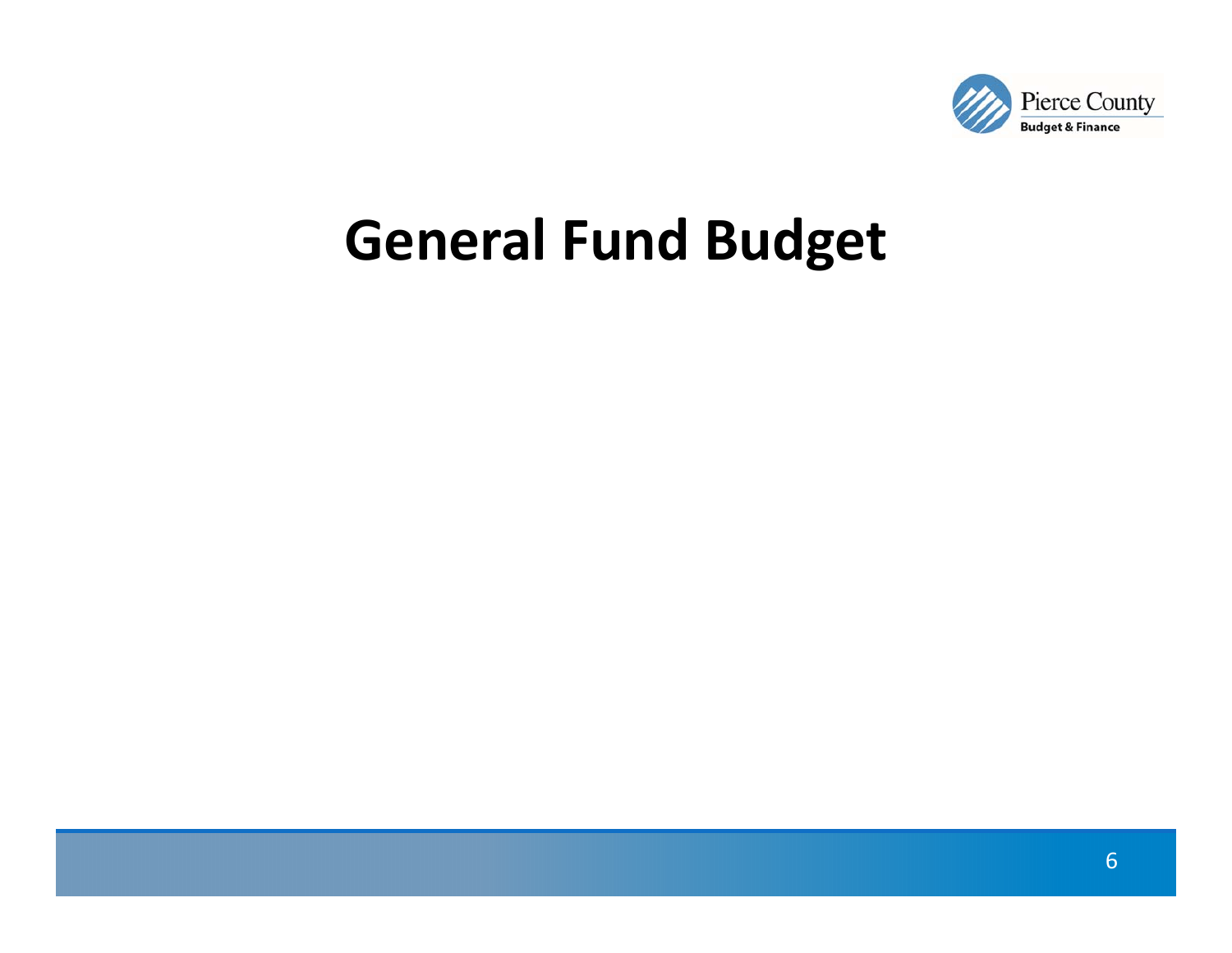### **General Fund Budget**





#### **General Fund**

#### **General Fund Percent Change**

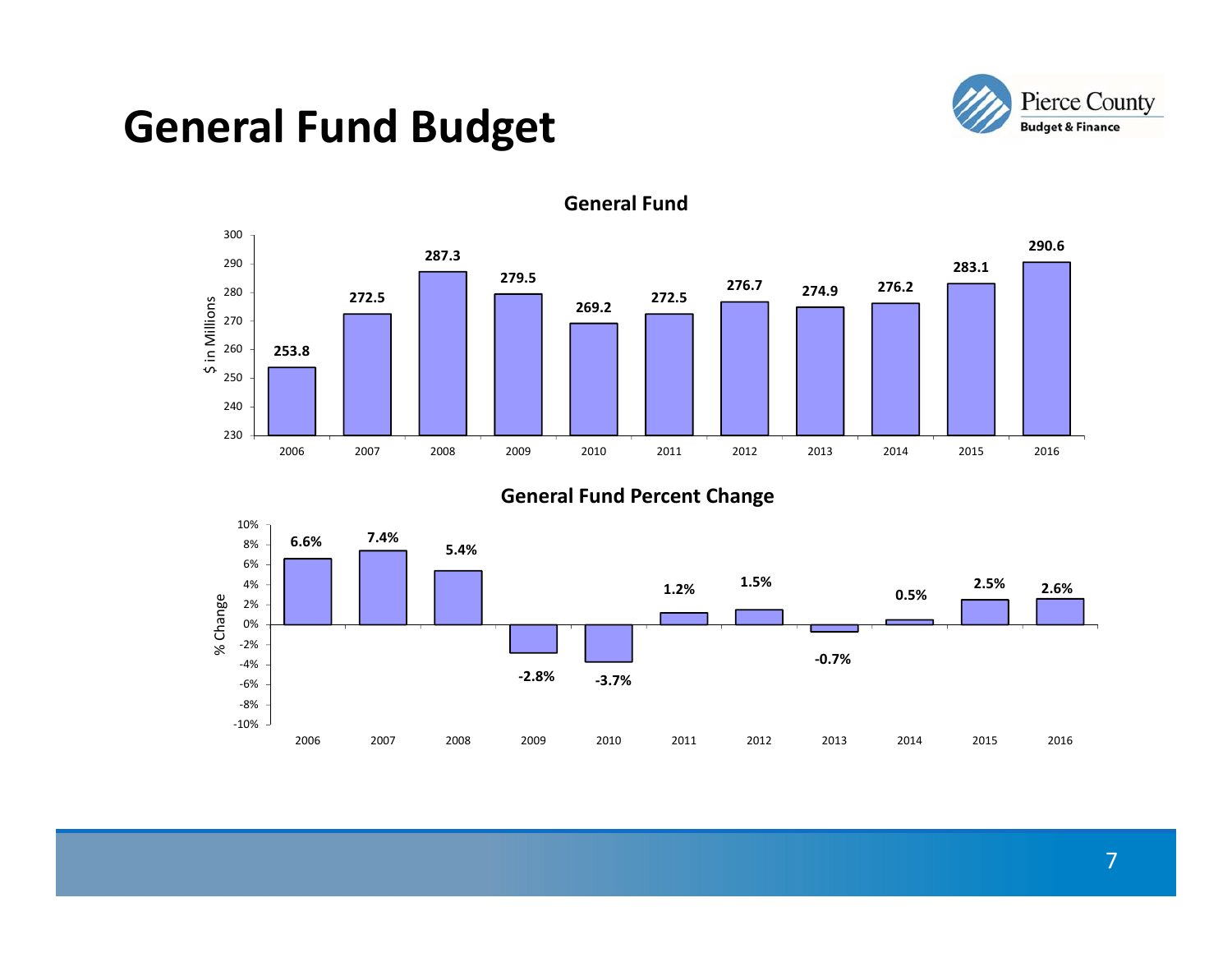### **General Fund Revenue Highlights**



- • Property Tax Revenue
	- 2015 Budget: \$132.2 million
	- 2016 Budget: \$135.2 million, 2.3% higher
- •• Sales Tax Revenue
	- 2015 Budget: \$65.5 million
	- 2015 Estimate: \$65.2 million, 0.4% lower
	- 2016 Budget: \$67.0 million, 2.3% higher than 2015 Budget
	- 2016 Budget after 2015 Adjustment: 3.3% higher than 2015 Budget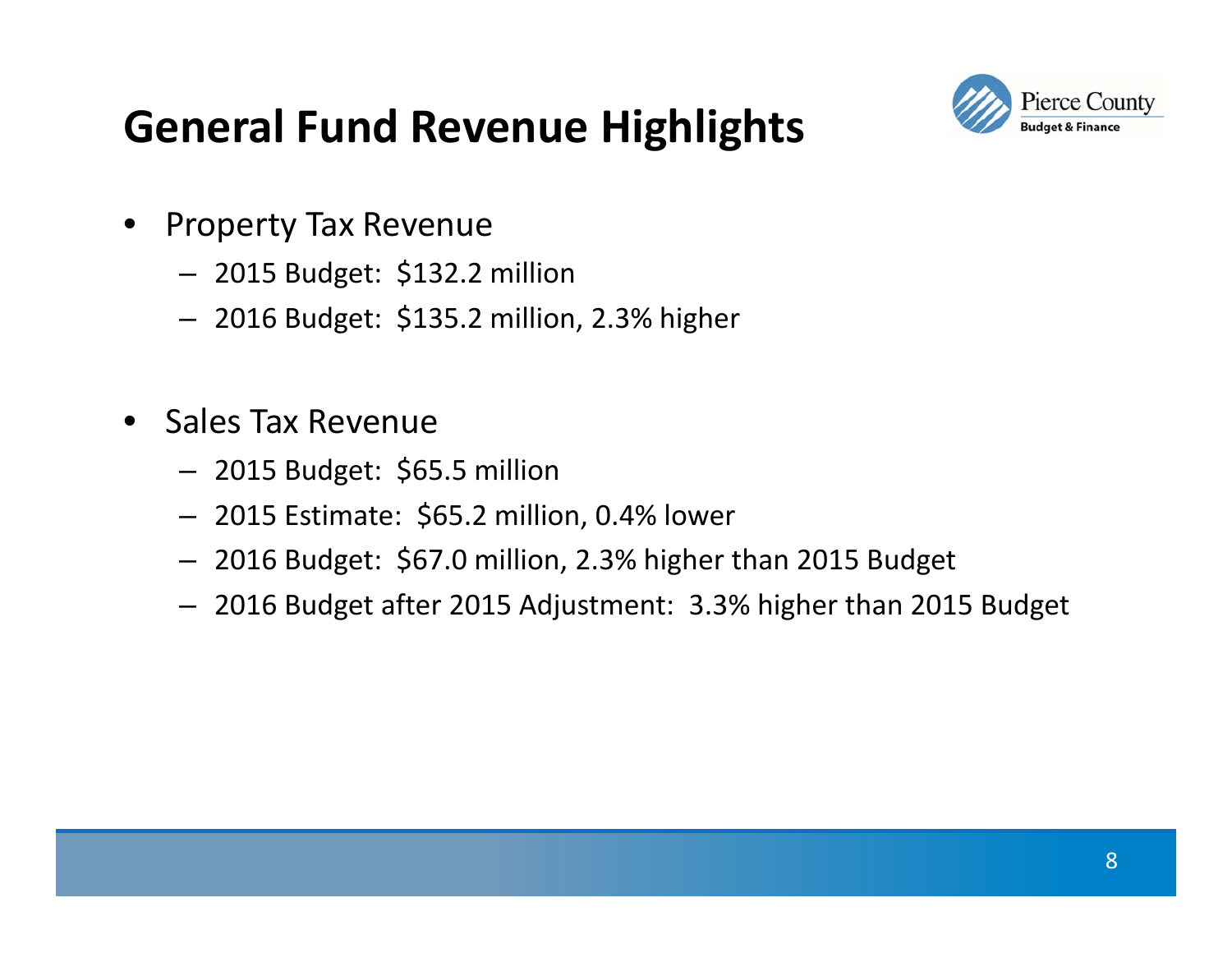### **Change in General Fund Revenues**



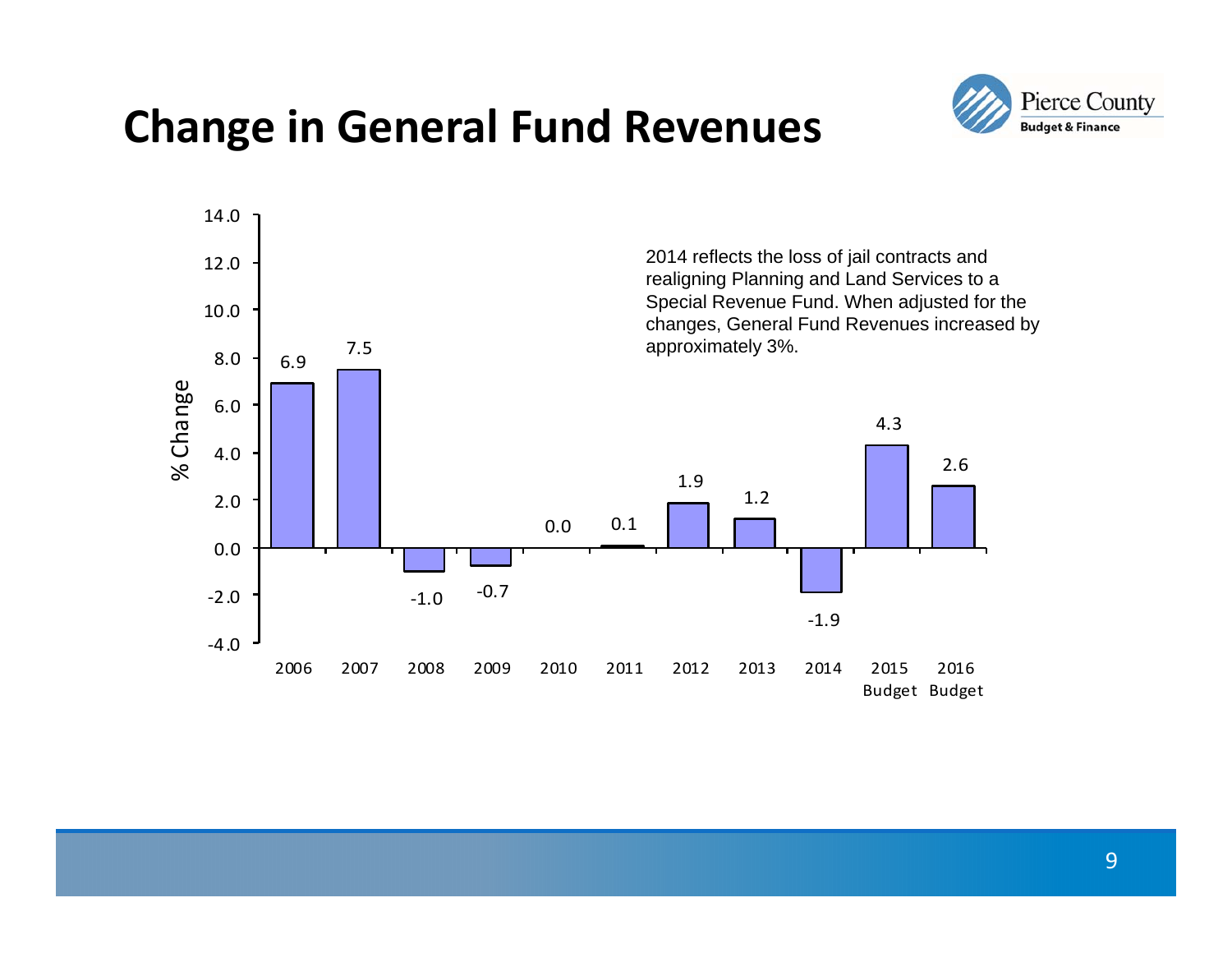

### **General Fund Revenue**

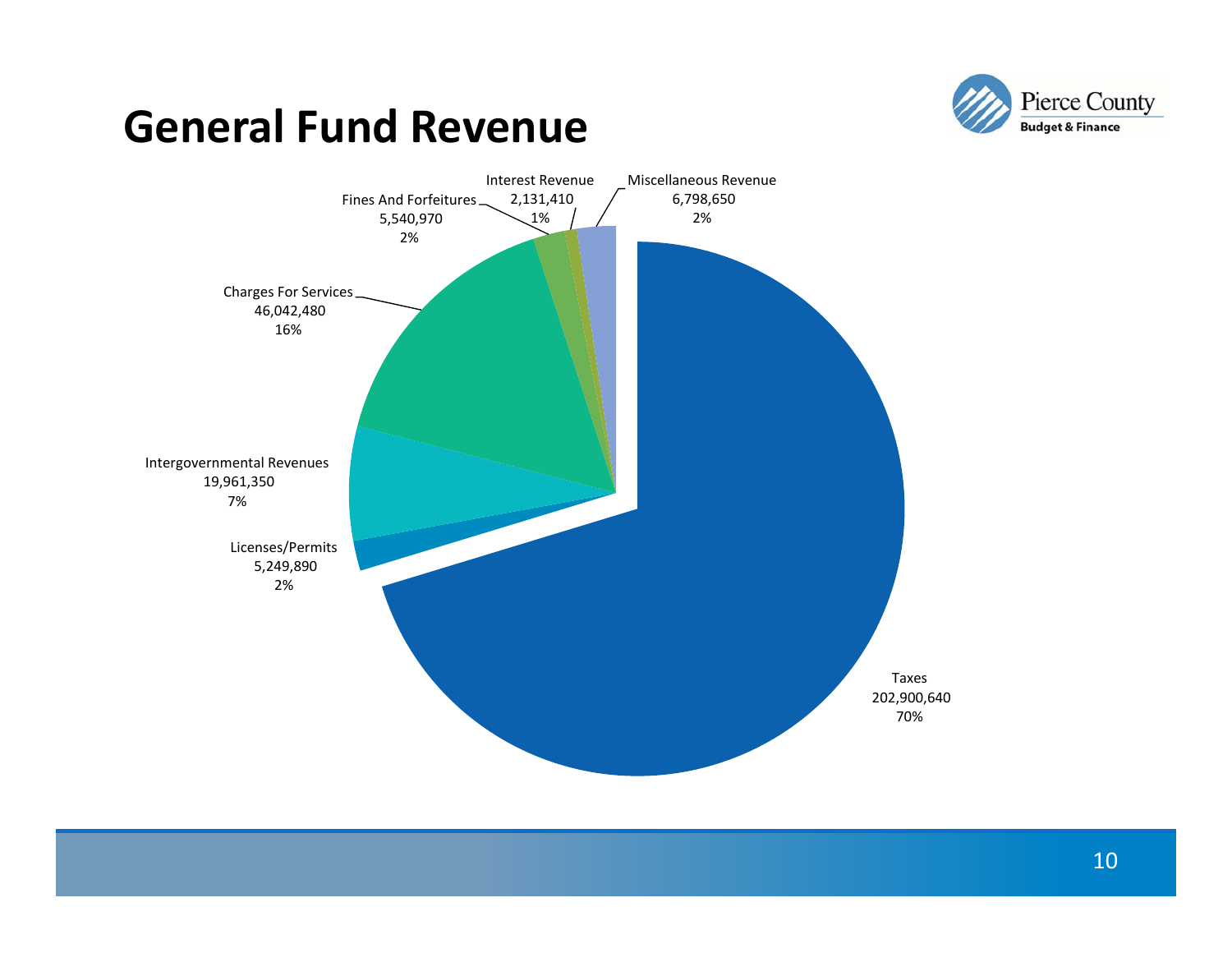### **General Fund Revenue Comparison**



|                                    | 2015 Budget       |                   | 2016 Budget Percent Change |
|------------------------------------|-------------------|-------------------|----------------------------|
| <b>Property Taxes</b>              | \$<br>132,171,620 | \$<br>135,230,910 | 2.3%                       |
| <b>Sales Taxes</b>                 | 65,478,900        | 66,996,230        | 2.3                        |
| <b>Other Taxes</b>                 | 738,540           | 673,500           | (8.8)                      |
| Licenses and Permits               | 4,991,080         | 5,249,890         | 5.2                        |
| Intergovernmental Revenue          | 20,172,546        | 19,961,350        | (1.0)                      |
| <b>Charges for Services</b>        | 46,111,540        | 46,042,480        | (0.1)                      |
| <b>Fines and Forfeitures</b>       | 5,551,820         | 5,540,970         | (0.2)                      |
| <b>Interest Revenue</b>            | 2,122,100         | 2,131,410         | 0.4                        |
| <b>Other Miscellaneous Revenue</b> | 5,635,450         | 6,798,650         | 20.6                       |
| Use of Fund Balance                | 108,540           | 1,940,870         | 1,688.2                    |
| <b>Total Revenues</b>              | \$<br>283,082,136 | \$<br>290,566,260 | 2.6%                       |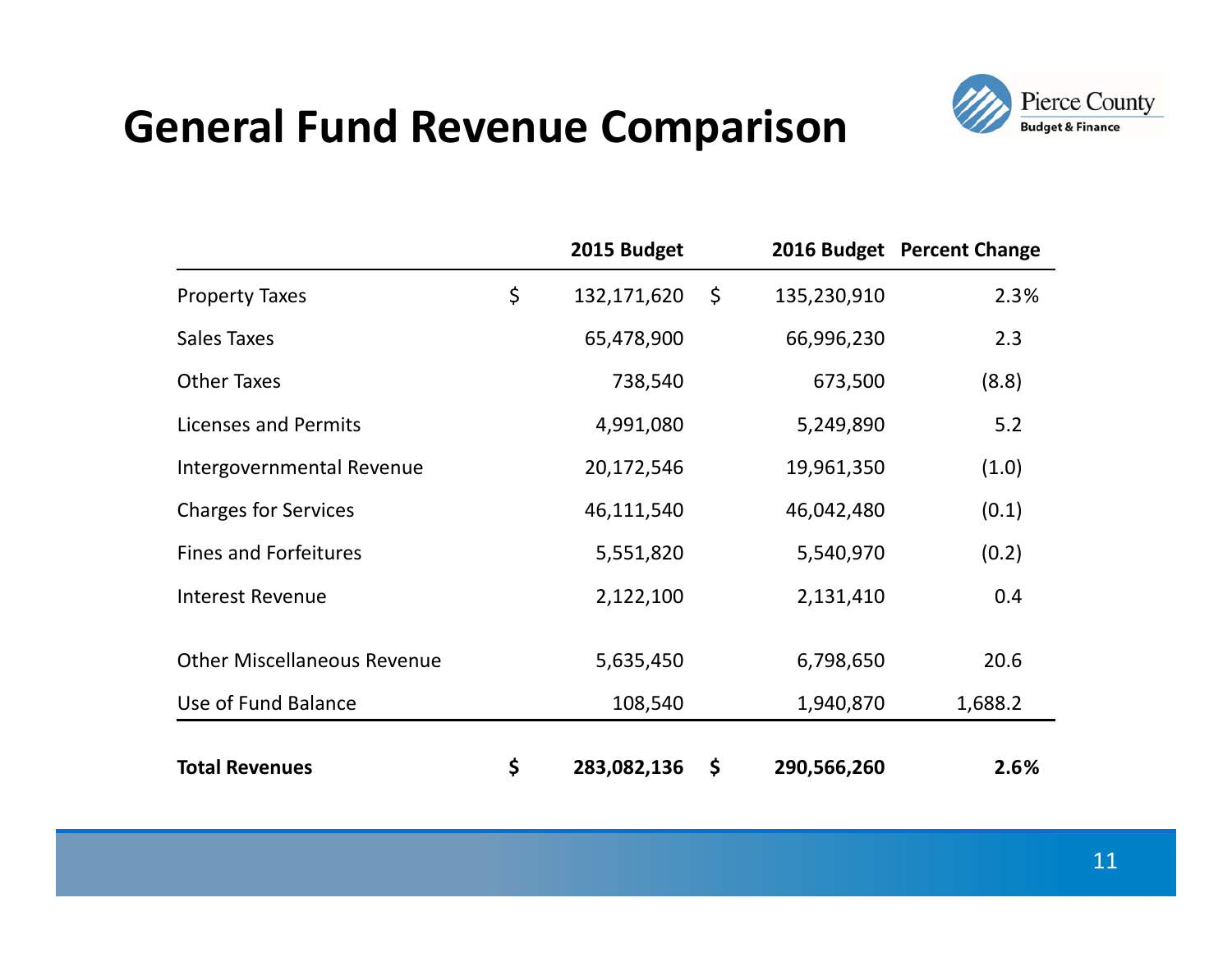### **2016 Estimated General Fund Tax Revenues**





#### **General Fund Tax Revenue**

|                                  | : 2007 : 2016 |                       |  |
|----------------------------------|---------------|-----------------------|--|
| : General Property Taxes         |               | $: 57.5\% : 60.4\% :$ |  |
| : Law Enforcement Property Taxes |               | $: 6.3\% : 6.3\% :$   |  |
| : Sales Taxes                    |               | $: 34.4\% : 33.0\% :$ |  |
| : All Other Taxes                |               | $: 1.8\% : 0.3\% :$   |  |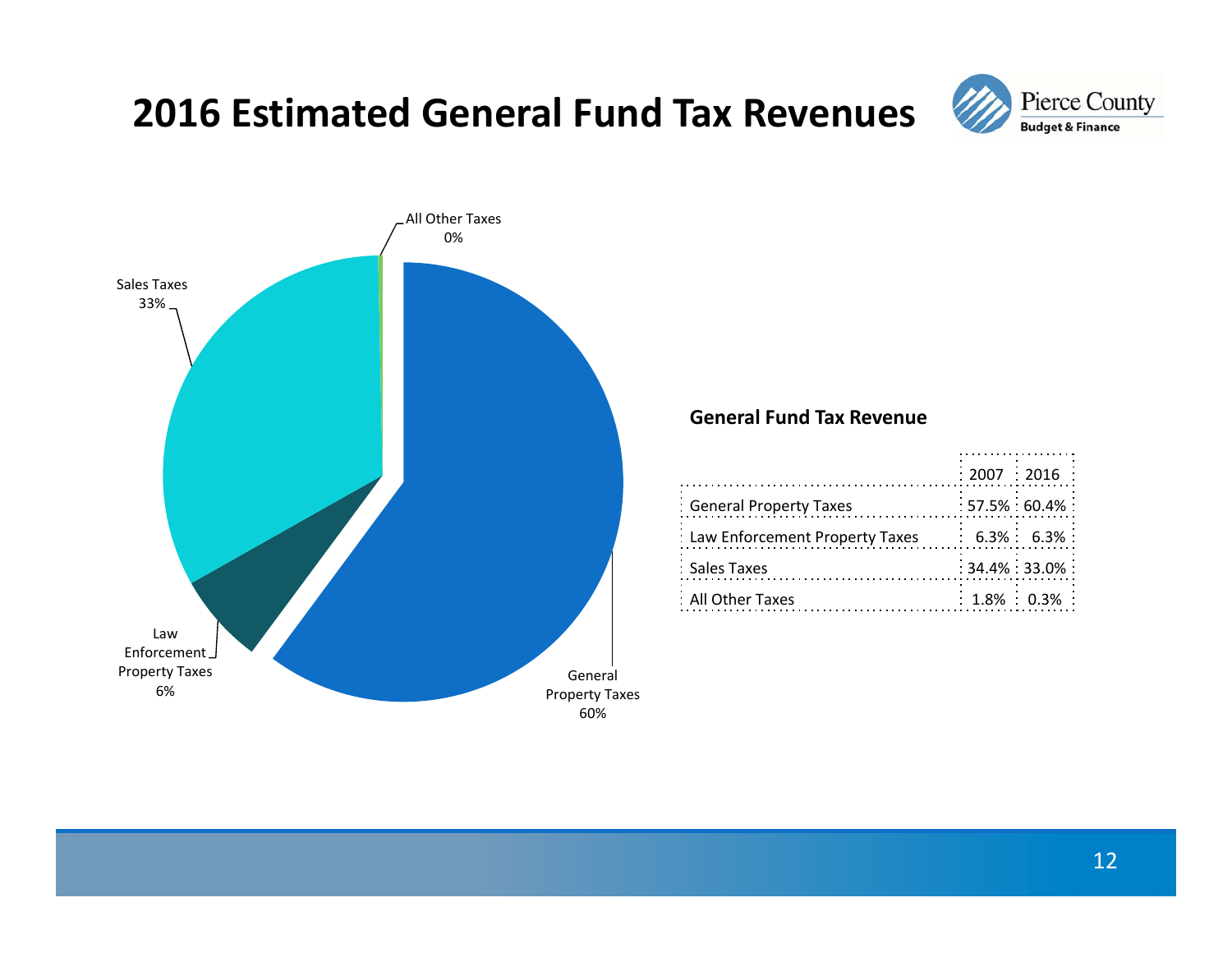### **Implicit Price Deflator (Inflation)**





**Implicit Price Deflator Percent (Inflation)**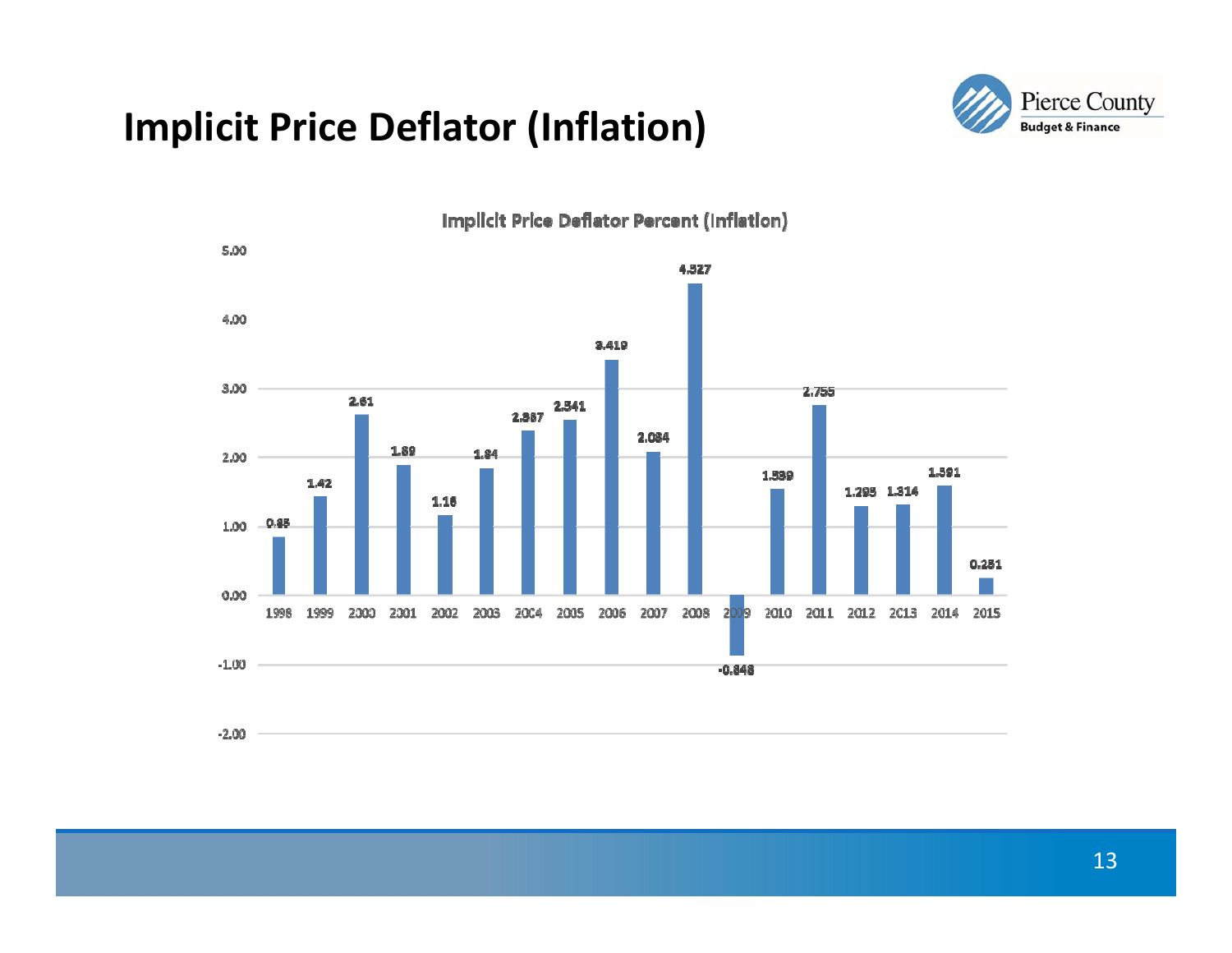### **2016 General Fund Expenditures Summarized by Object Classification**



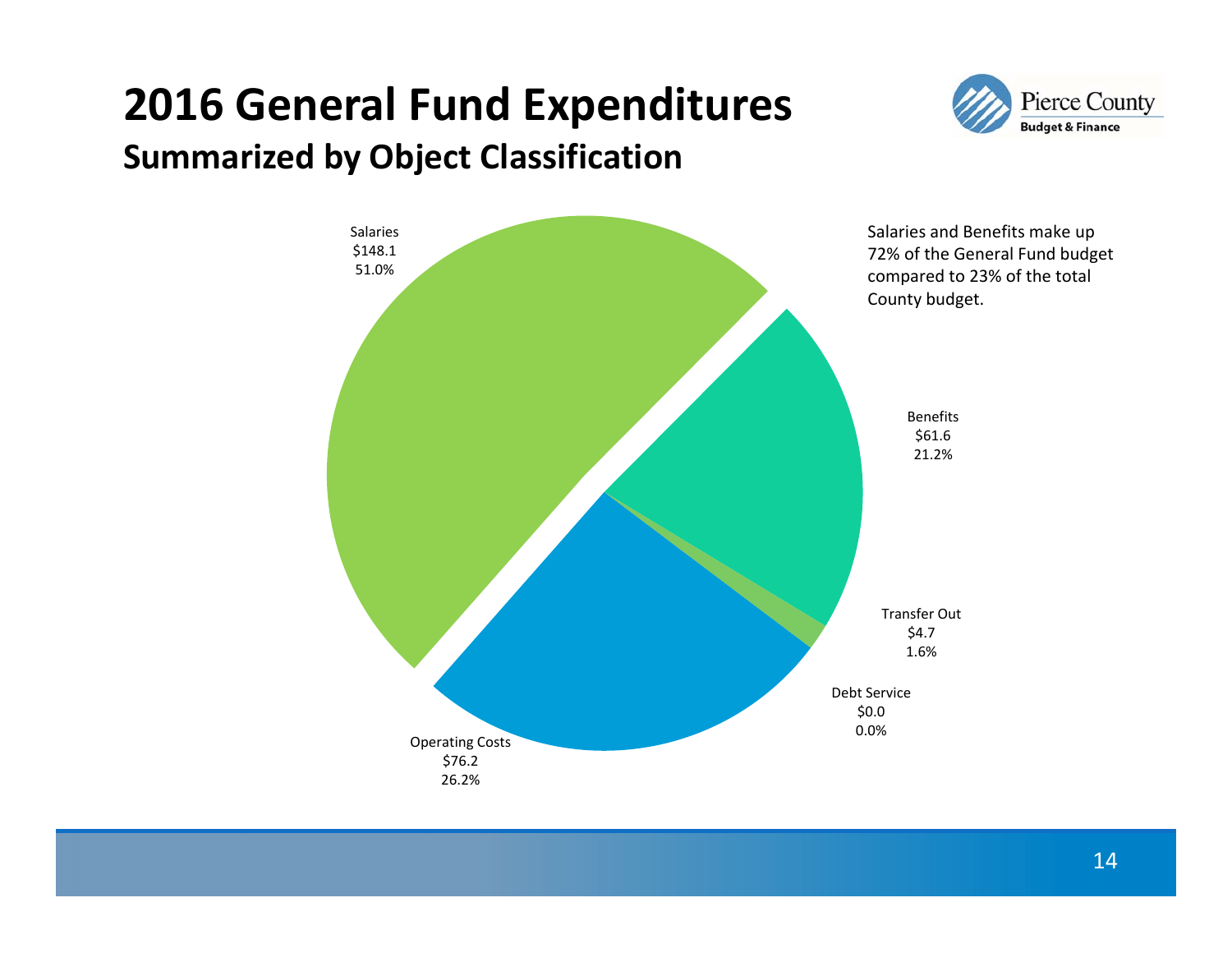### **General Fund Expenditures**



### **by Functional Grouping**

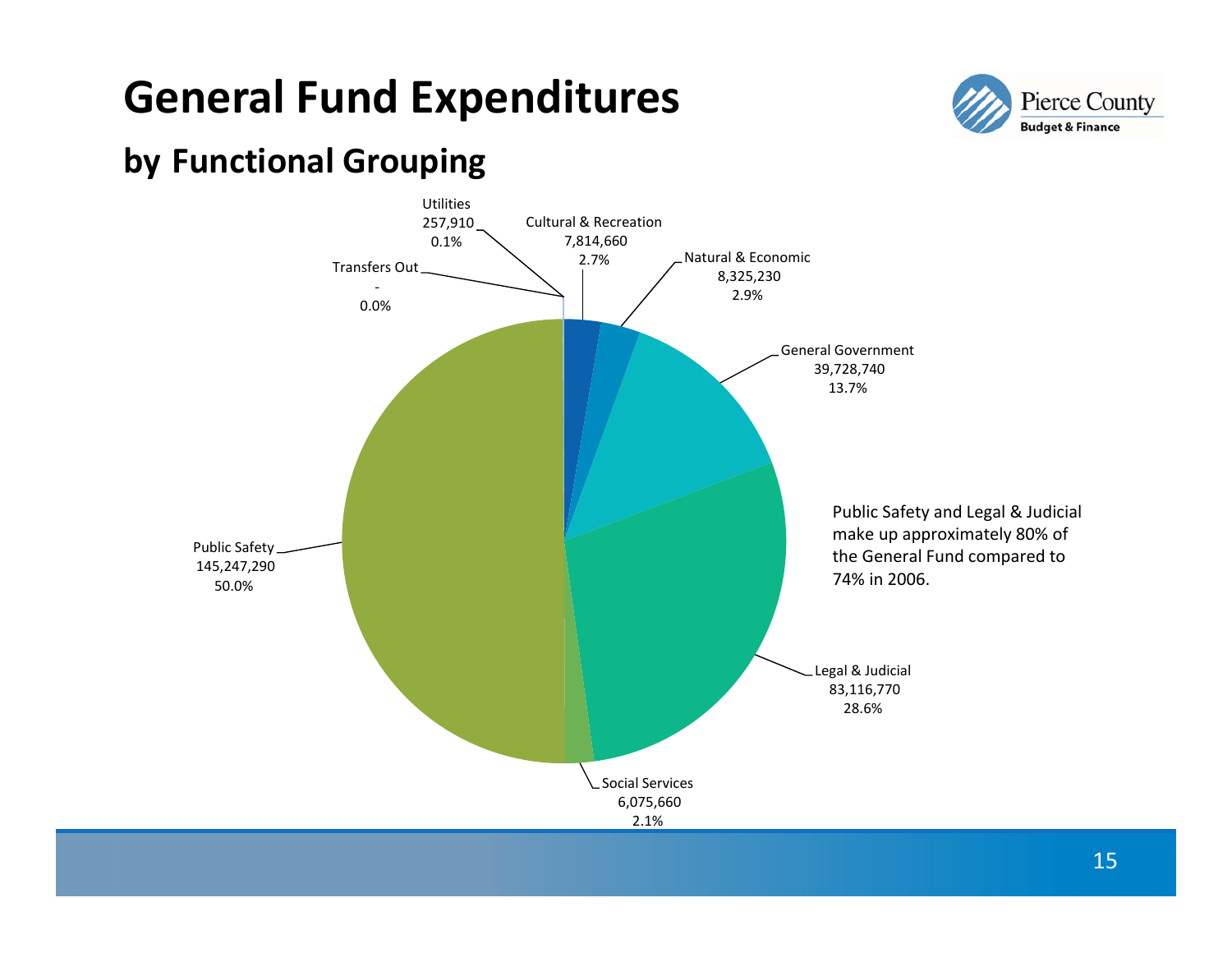# **General Fund Expenditures**



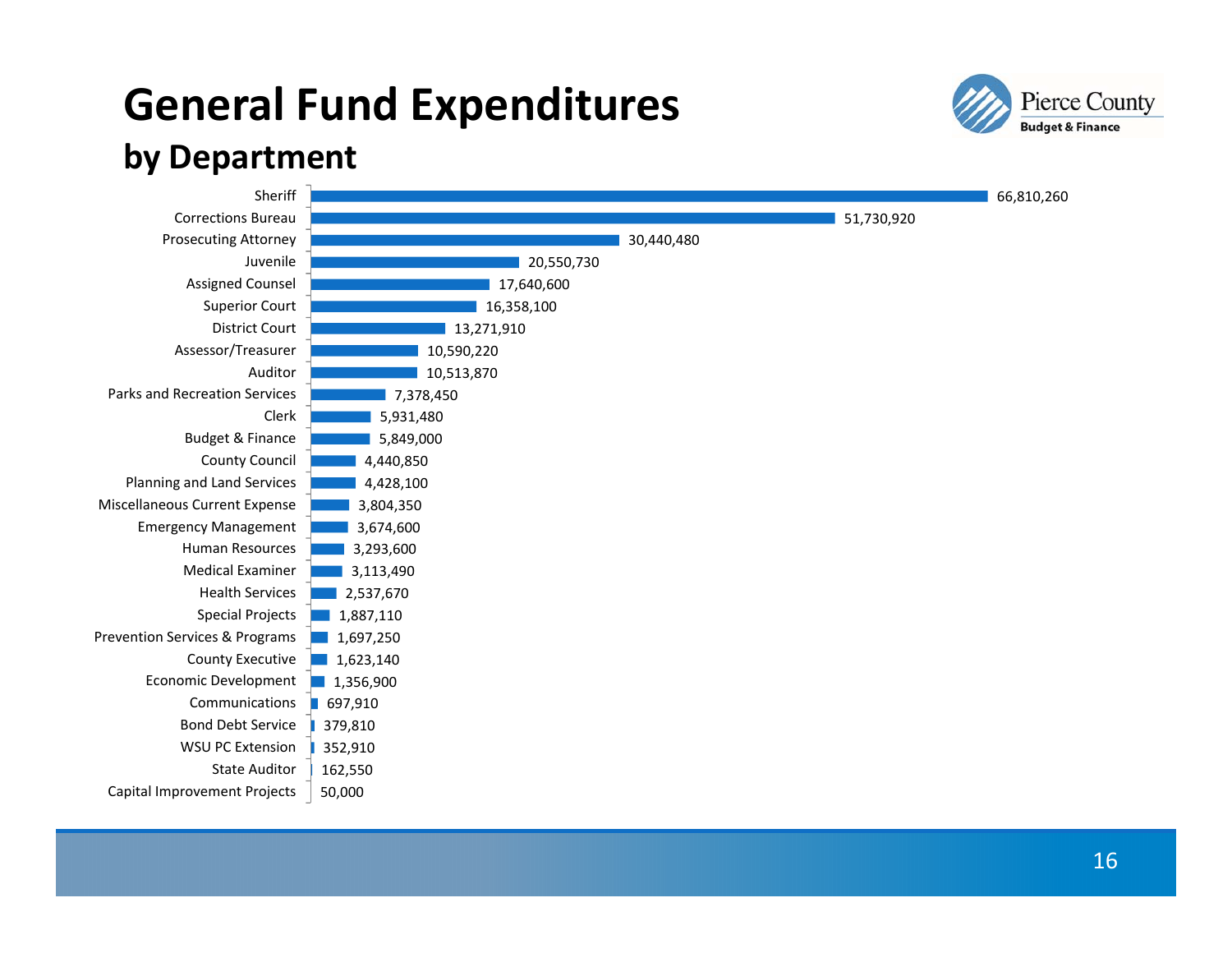

### **General Fund Staffing Summary**



| <b>General Fund Net Changes in FTE</b>    |            |            |        |
|-------------------------------------------|------------|------------|--------|
|                                           | 2015       | 2016       |        |
|                                           | <b>FTE</b> | <b>FTE</b> | Change |
| Assessor/Treasurer                        | 73.70      | 74.20      | 0.50   |
| <b>Assigned Counsel</b>                   | 94.80      | 98.00      | 3.20   |
| Auditor                                   | 45.55      | 47.80      | 2.25   |
| Budget & Finance                          | 37.36      | 40.36      | 3.00   |
| Clerk of the Superior Court               | 48.00      | 51.00      | 3.00   |
| Communications                            | 3.88       | 3.88       |        |
| Corrections                               | 305.90     | 320.90     | 15.00  |
| <b>County Council</b>                     | 28.60      | 28.60      |        |
| <b>County Executive</b>                   | 8.55       | 9.50       | 0.95   |
| <b>District Court</b>                     | 103.00     | 103.00     |        |
| <b>Economic Development</b>               | 7.60       | 7.70       | 0.10   |
| <b>Emergency Management</b>               | 28.00      | 28.00      |        |
| Human Resources                           | 22.80      | 22.80      |        |
| Juvenile                                  | 152.02     | 153.02     | 1.00   |
| <b>Medical Examiner</b>                   | 17.00      | 17.00      |        |
| Parks & Recreation Services               | 41.29      | 44.47      | 3.18   |
| Planning & Land Services                  | 31.57      | 29.43      | (2.14) |
| <b>Prevention Services &amp; Programs</b> | 0.85       | 0.73       | (0.12) |
| <b>Prosecuting Attorney</b>               | 214.00     | 209.00     | (5.00) |
| Sheriff                                   | 373.00     | 376.00     | 3.00   |
| <b>Special Projects</b>                   | 7.81       | 7.81       |        |
| <b>Superior Court</b>                     | 100.38     | 100.38     |        |
| <b>Total General Fund</b>                 | 1,745.66   | 1,773.58   | 27.92  |

#### **General Fund FTEs**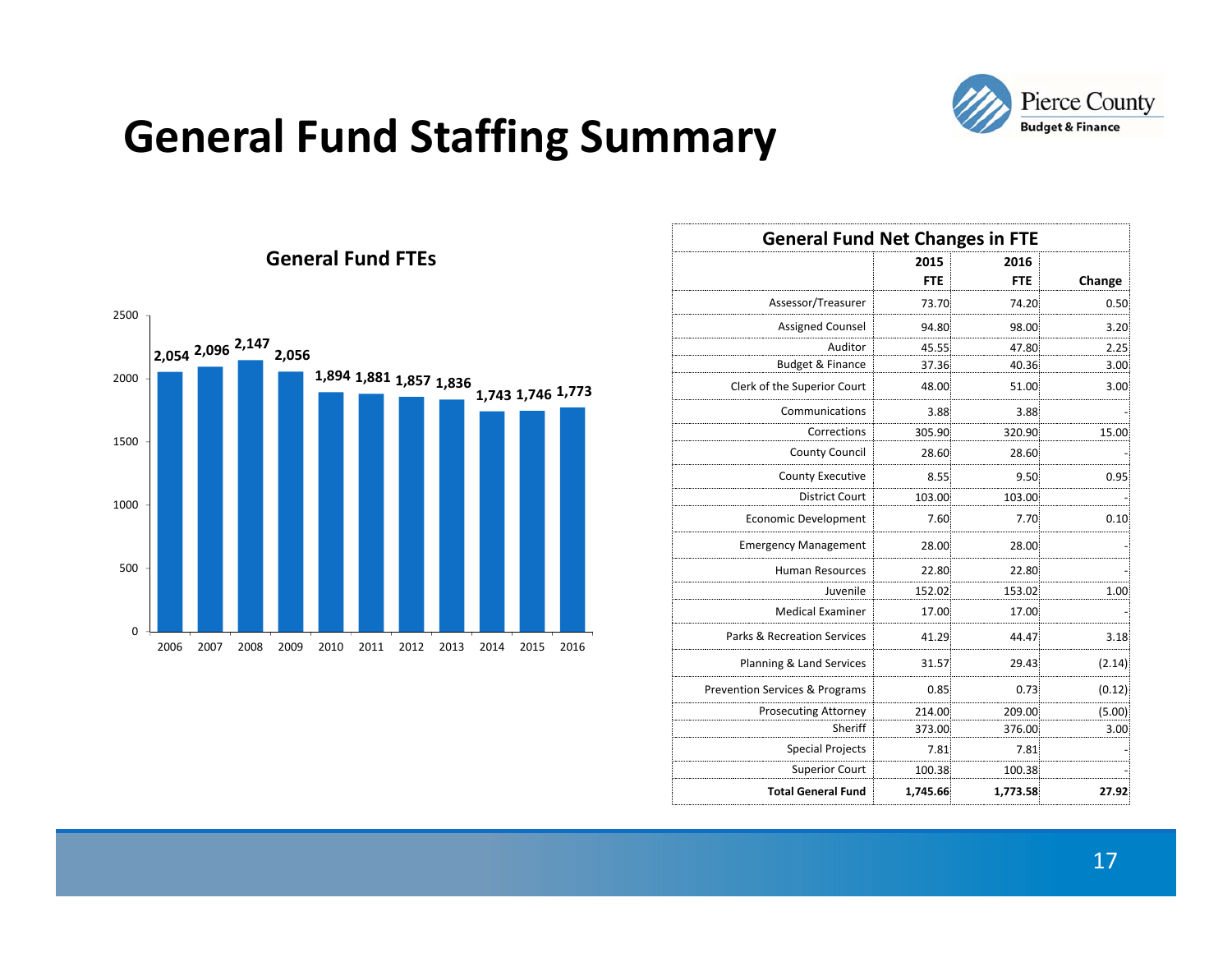### **Unassigned General Fund Balance**



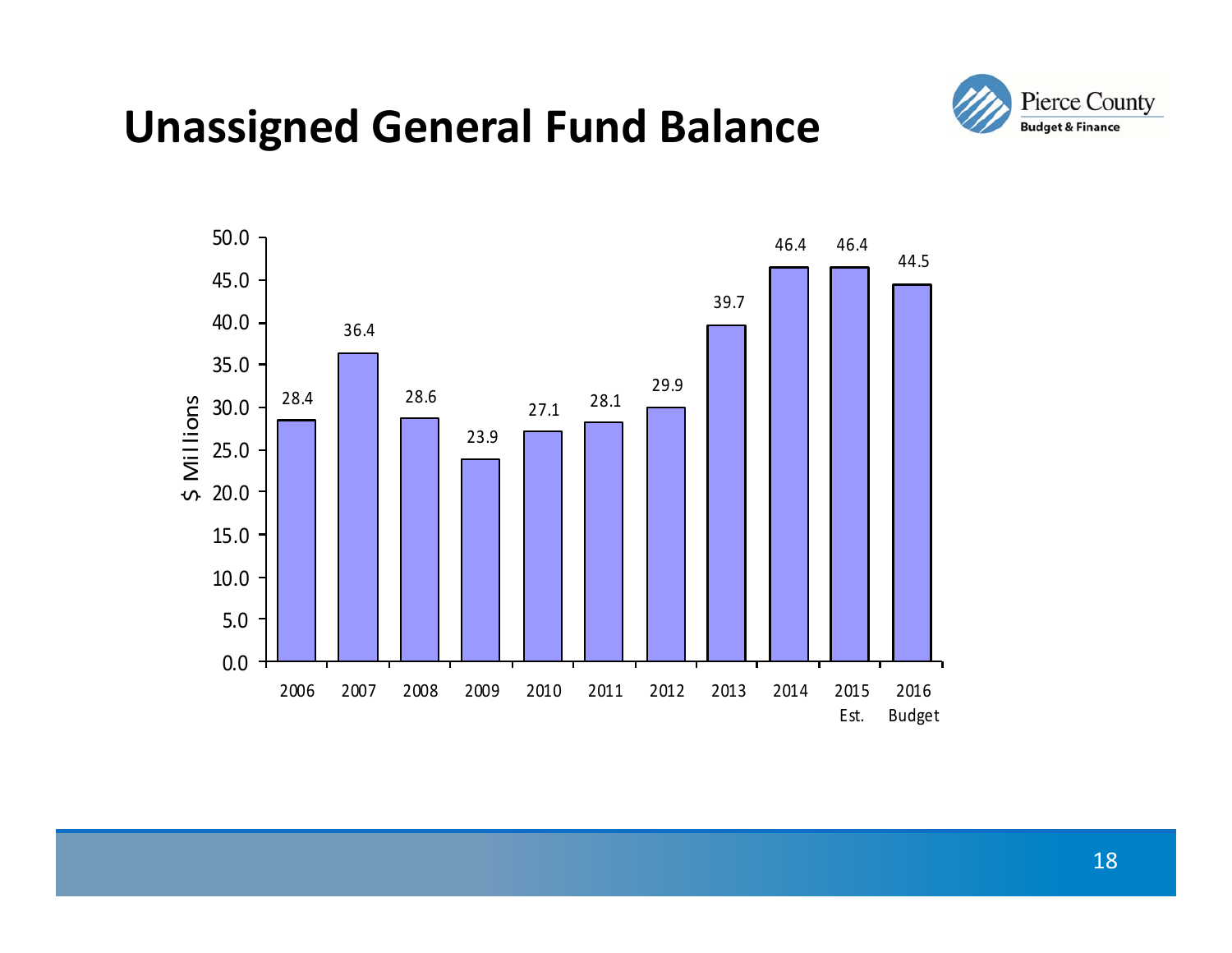# **Unassigned General Fund Balance**





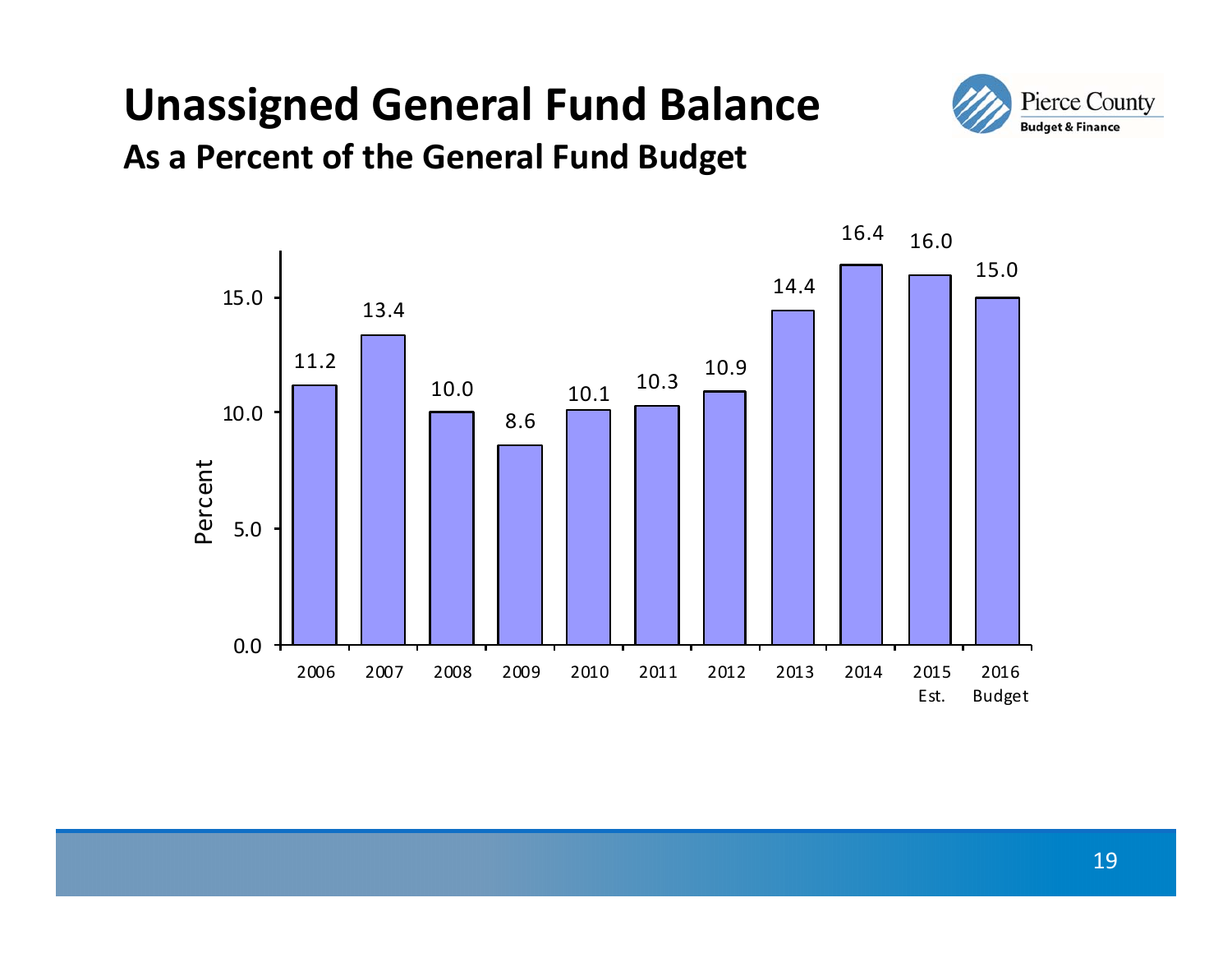

# **Total County Budget**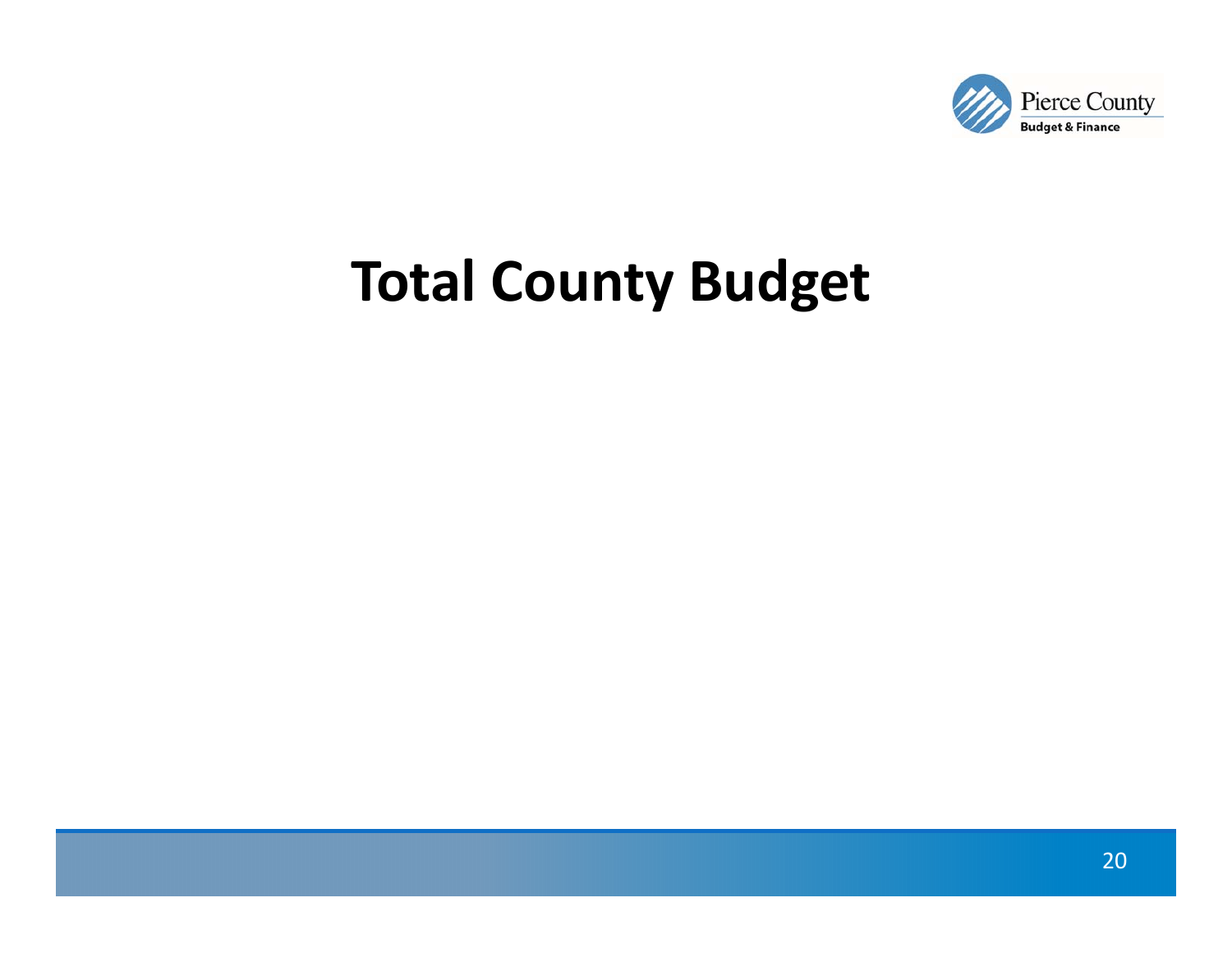### **Total County Budget**





**Total Budget**

#### **Total Budget Percent Change**

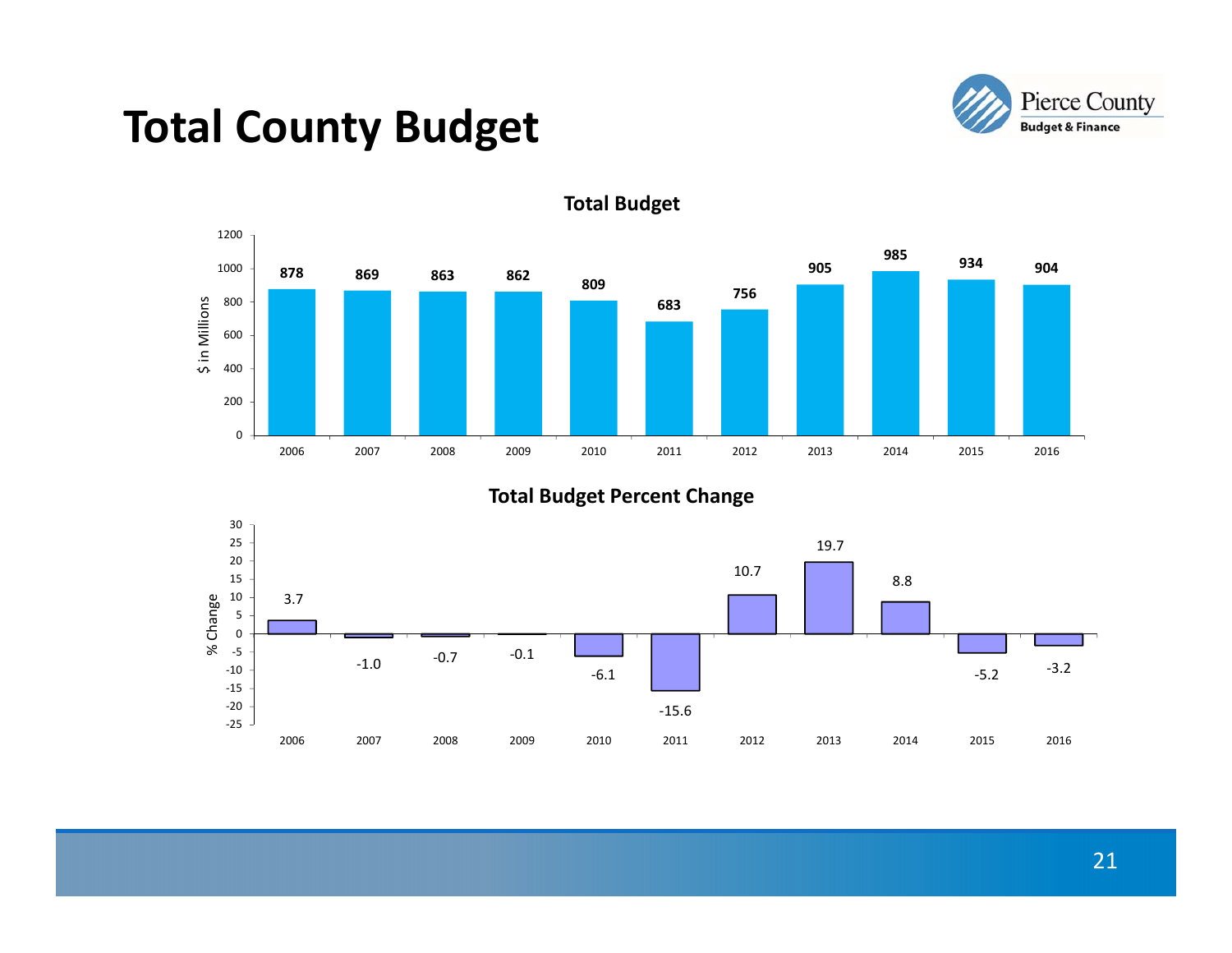### **Total County Revenue**



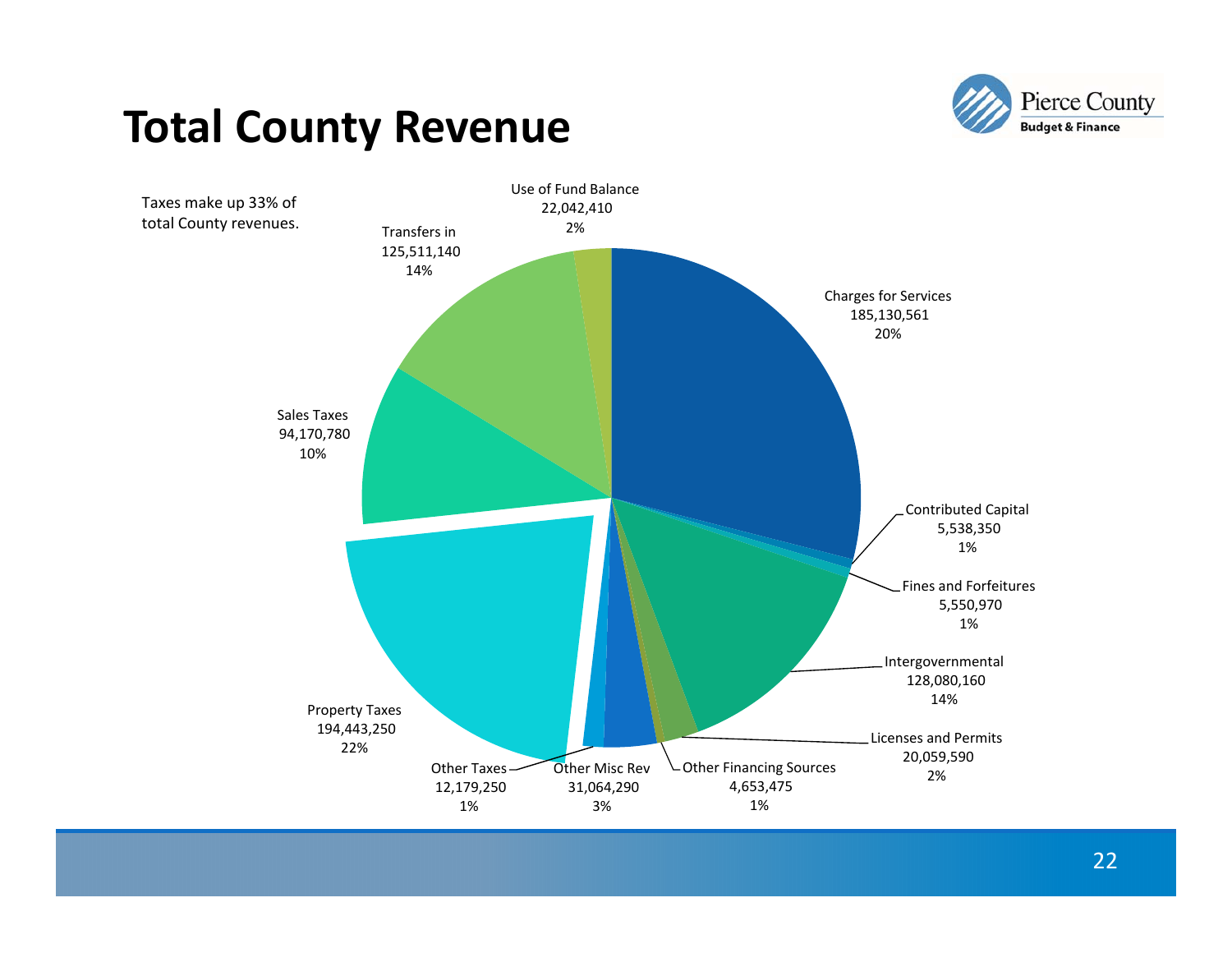

### **Property Tax Levies**

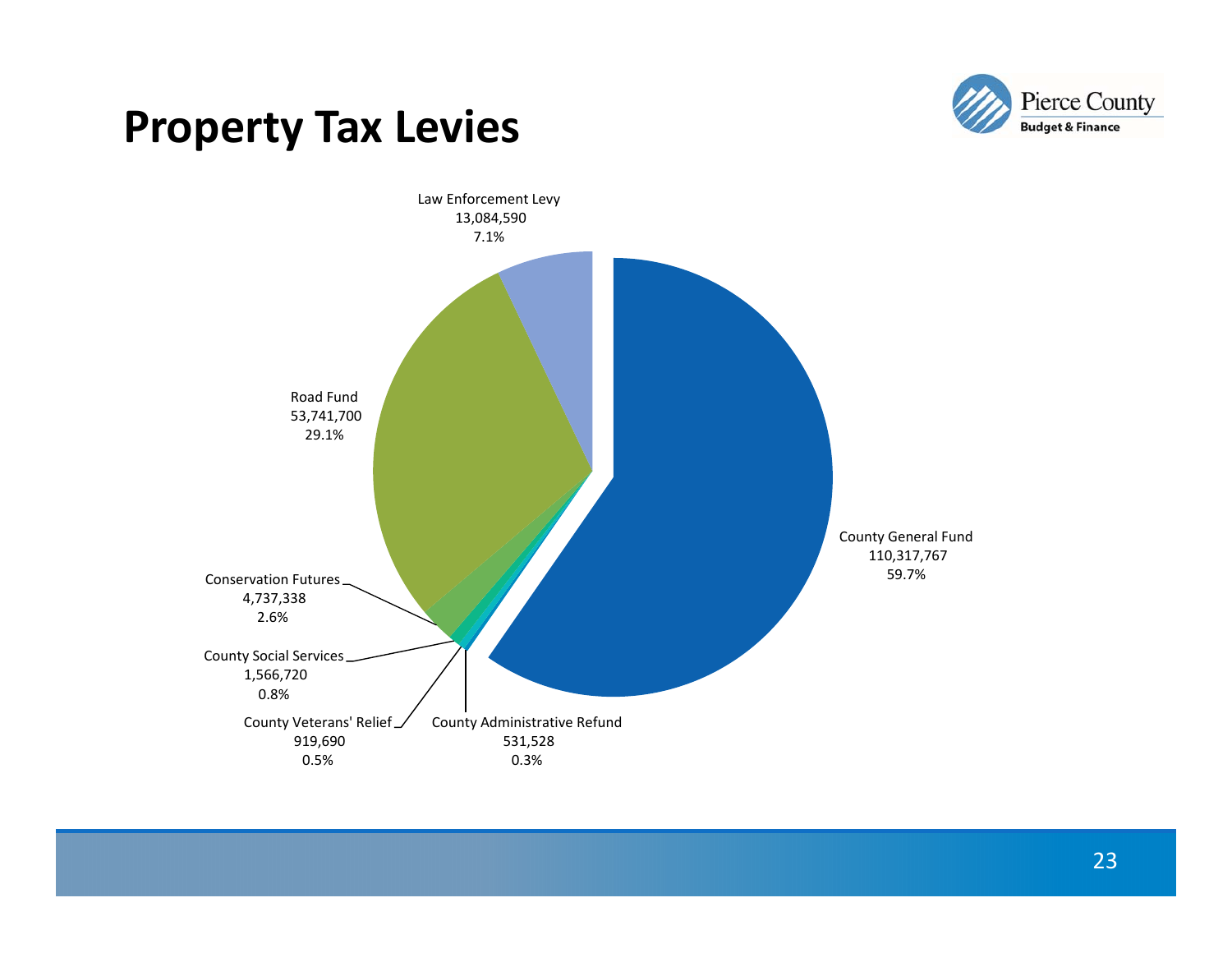### **Total County Expenditures by Object Classification**



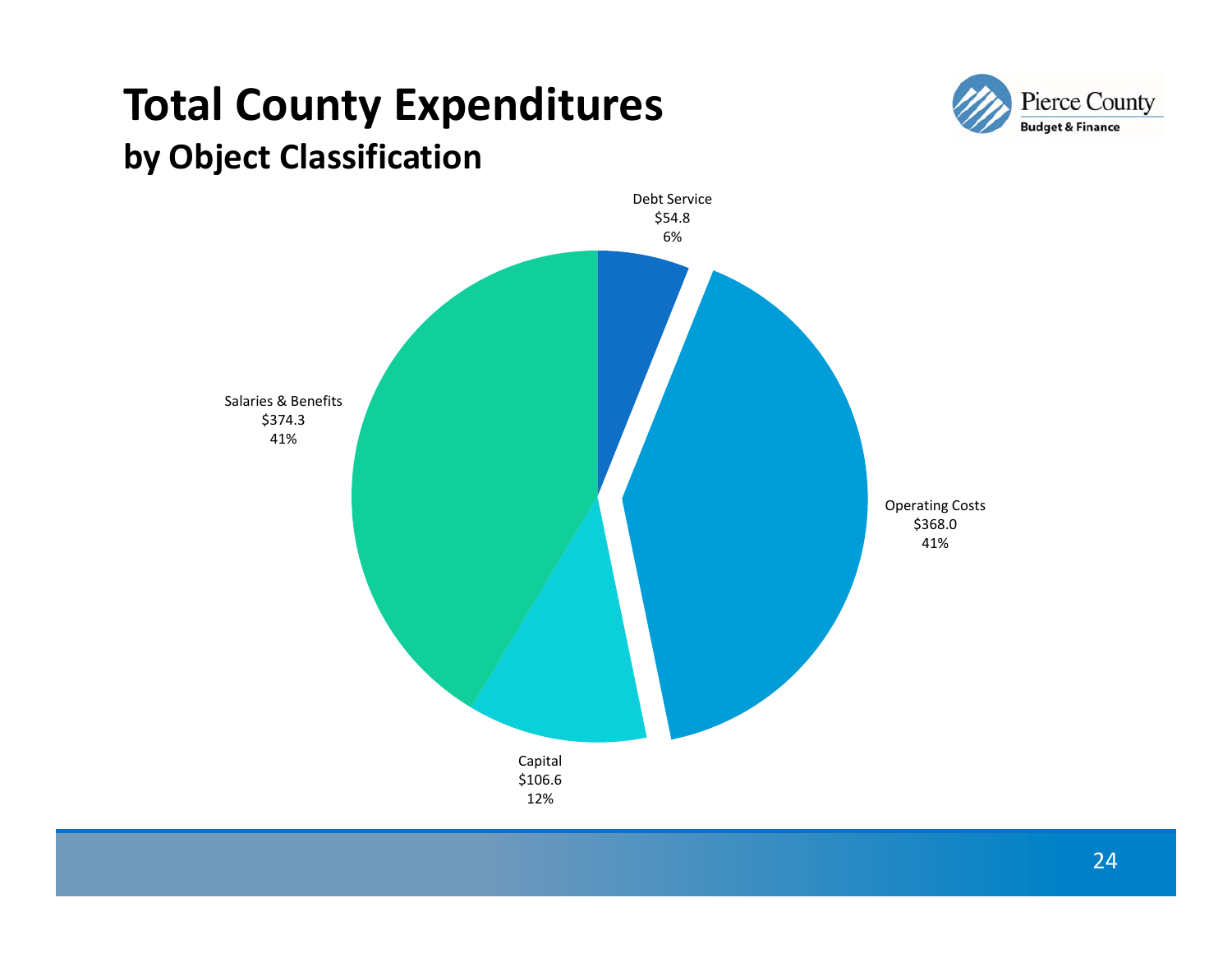### **Total County Expenditures by Functional Grouping**



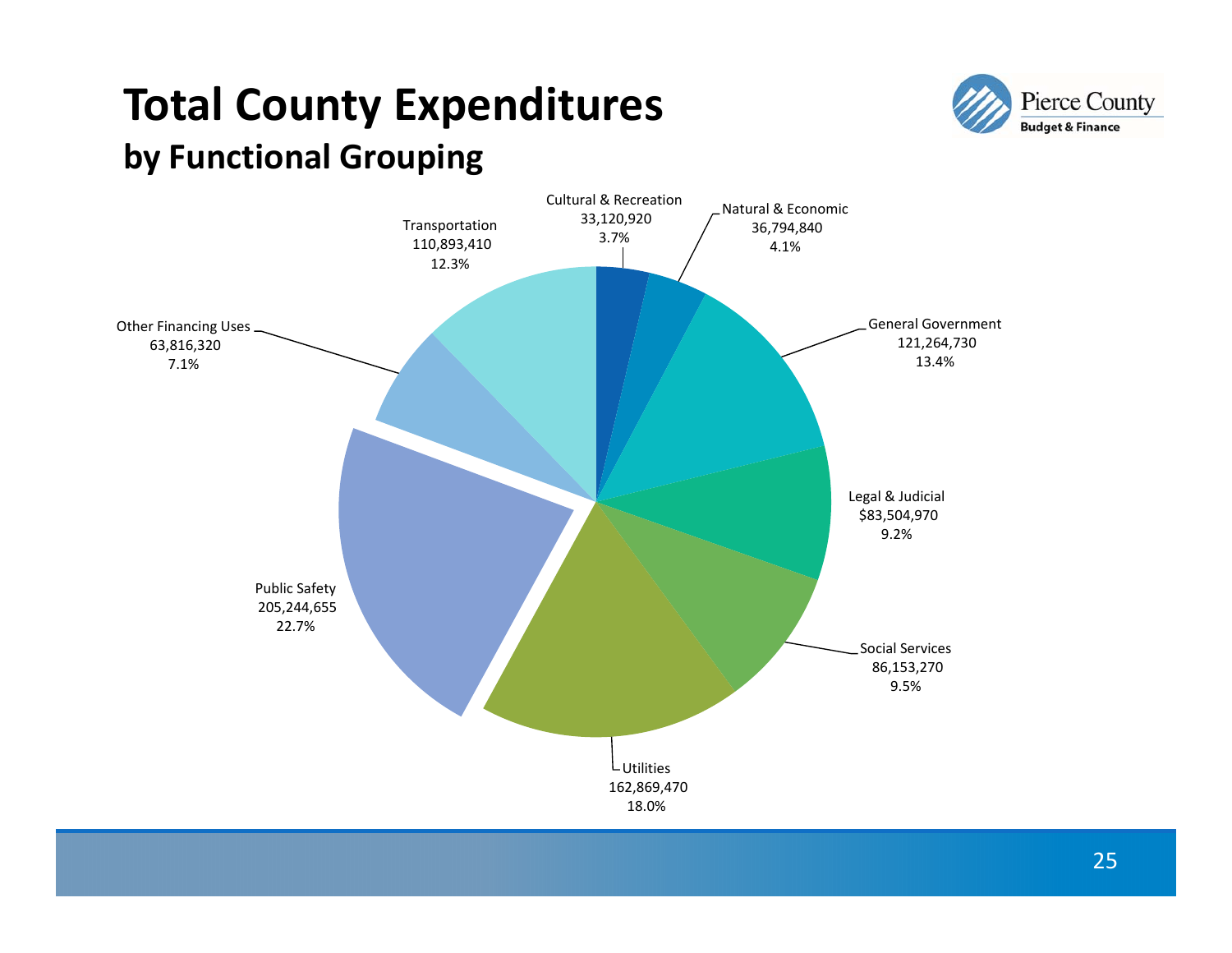### **Total County Expenditures by Fund Type**





26